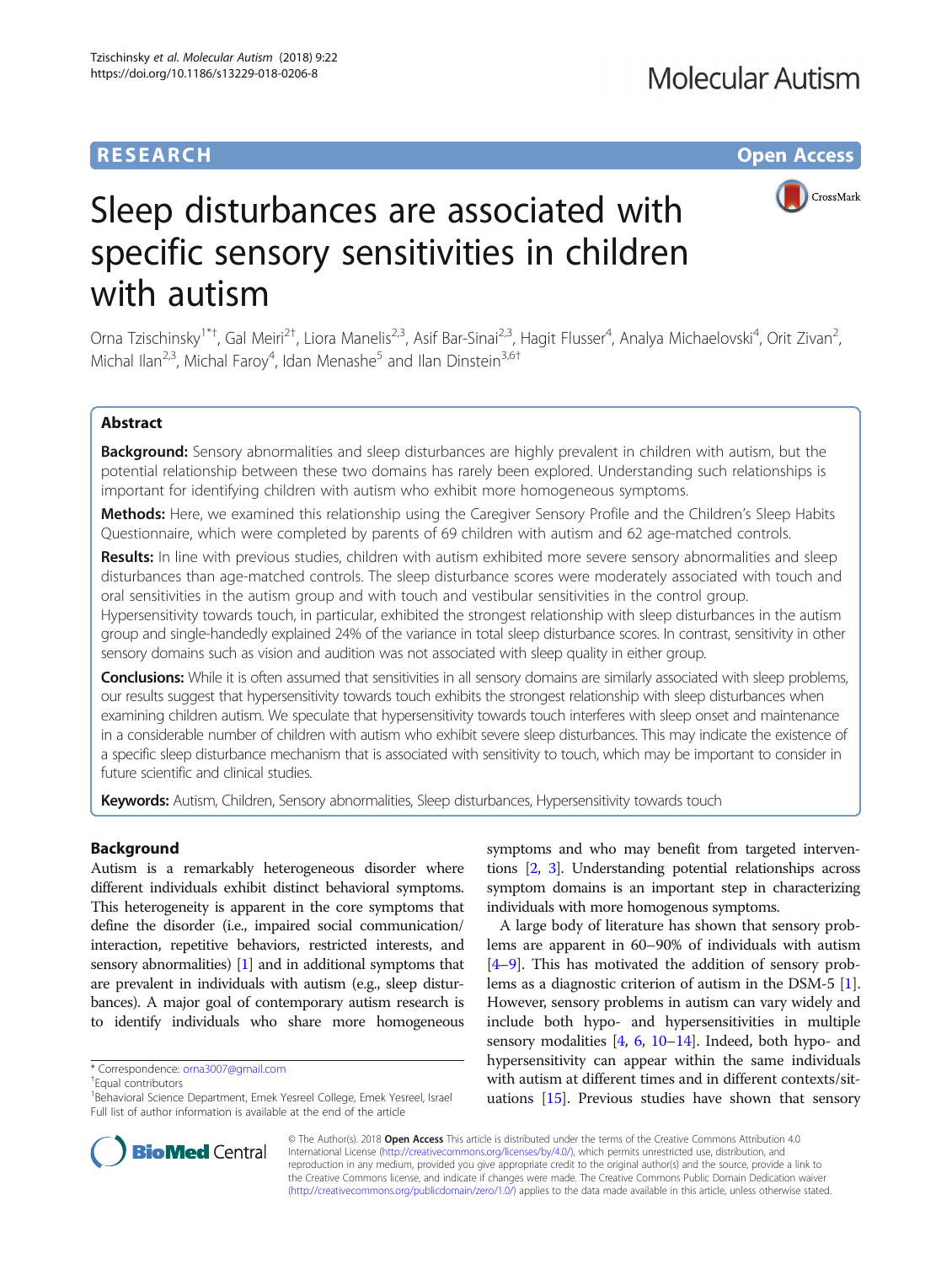abnormalities are positively correlated with autism severity in adults  $[16]$  $[16]$  $[16]$  and may  $[7]$  or may not  $[8]$  $[8]$  be correlated with adaptive behaviors in children with autism.

Sleep disturbances are another common symptom that is apparent in 40–80% of individuals with autism [[17](#page-8-0)–[20](#page-8-0)]. Disturbances include difficulty falling asleep, frequent wakings during the night, shorter sleep duration, and restlessness during sleep. Previous studies have reported that sleep disturbances are more prevalent in regressive autism [\[19](#page-8-0)], increase with autism severity [\[18](#page-8-0), [21](#page-8-0)], and may [\[22,](#page-8-0) [23\]](#page-8-0) or may not [\[17,](#page-8-0) [20](#page-8-0)] be associated with cognitive levels. In addition, the severity of sleep disturbances in children with autism seems to scale with their level of anxiety, attention deficits, impulsivity, challenging behaviors, and the use of medication [[18](#page-8-0), [21](#page-8-0), [24](#page-8-0)–[26\]](#page-8-0).

Several studies have hypothesized that sleep disturbances may be associated with or even caused by sensory sensitivities in autism [[19](#page-8-0), [27\]](#page-8-0), but this potential relationship has rarely been examined empirically. With this in mind, two recent studies used Autism Speaks' Autism Treatment Network (ATN) to examine the potential relationship between sensory abnormalities and sleep disturbances in autism. The ATN is a large national database [\[28\]](#page-8-0) containing a wide variety of behavioral information from children with autism, which includes the Child Behavior Checklist (CBCL) [\[29\]](#page-8-0), Short Sensory Profile [\[30\]](#page-8-0), and a short, 23 item version, of the Children's Sleep Habits Questionnaire (CSHQ) [\[31\]](#page-8-0).

Both studies reported that sleep disturbances were significantly associated with children's anxiety levels as measured by the CBCL. In addition, one study reported that adding the under-responsive/sensory-seeking and auditory filtering scores of the Short Sensory Profile to a hierarchical regression model significantly improved the ability to predict total sleep disturbance scores from the CSHQ by 1% [[21\]](#page-8-0). The second study computed a sensory over-responsivity score for each child (equivalent to sensory hypersensitivity), by summing the scores of several questions in the Short Sensory Profile that pertain to sensory hypersensitivity in multiple domains (i.e., touch, vision, taste/smell, and audition). This study reported significant correlations between sensory overresponsivity and several CSHQ subscales, which explained 1–6% of the variance in CSHQ scores [\[25](#page-8-0)]. Taken together, these studies suggest that Short Sensory Profile scores offer significant, but limited utility in explaining sleep disturbance scores of individuals with autism.

The goal of the current study was to perform a more indepth examination of the relationship between sleep disturbances and sensory sensitivities by using the complete Caregiver Sensory Profile [\[32](#page-8-0)]. Unlike the Short Sensory Profile, which integrates scores across multiple sensory domains [\[30](#page-8-0)], the complete Caregiver Sensory Profile contains a larger number of questions that allow one to compute separate hypo- and hypersensitivity scores for each of five sensory domains (audition, vision, taste/smell, vestibular, and touch). This allowed us to determine whether sleep disturbances are more strongly associated with some sensory sensitivities than others. Determining such specificity has value for elucidating the physiological mechanisms that may generate sleep disturbances in autism and for guiding future clinical trials with sensory therapies and aids.

## Methods

## Participants

A total of 131 children participated in the study (Table 1): 69 children with autism (age  $3-7$ , mean age  $4.94 \pm 1.23$ , 56 male) and 62 age-matched controls (age 3–7, mean age  $4.82 \pm 1.15$ , 41 males). There was no significant difference in the age of participating children across groups  $(t(129))$ = 0.64,  $p = 0.57$ , two-tailed t test). Children with autism were recruited through the Negev Autism Center [[33](#page-8-0)]. Control children of the same age were recruited from the community through an online forum at Ben Gurion University. Parents of all control children reported that their children were never suspected of having any developmental problems. Both the Helsinki committee at Soroka Medical Center and ethics committee at Ben Gurion University approved this study, and parents of all participating children signed an informed consent form.

#### **Diagnosis**

All children with autism met the DSM-5 criteria for autism as determined by both a physician (child psychiatrist or neurologist) and a developmental psychologist. Fortynine of the 69 children with autism also completed an Autism Diagnostic Observation Schedule (ADOS) assessment to confirm the diagnosis [[34](#page-8-0)]. Twenty-two of the 69 children with autism were taking medications that included Melatonin, Risperdal, Ritalin, and Neuleptil.

|  |  | Table 1 Sample characteristics |
|--|--|--------------------------------|
|--|--|--------------------------------|

|                                       | Autism<br>$n = 69$                        | Typically developing<br>$n = 62$ |
|---------------------------------------|-------------------------------------------|----------------------------------|
| Gender                                | 56 males, 13 females 41 males, 21 females |                                  |
| Age (years)                           | 4.94 (1.23)                               | 4.82(1.15)                       |
| ADOS social*                          | 12.4(5.2)                                 |                                  |
| ADOS repetitive behaviors* 4.02 (1.8) |                                           |                                  |
| ADOS total*                           | 16.4(6.5)                                 |                                  |
| ADOS comparison score*                | 6.9(1.92)                                 |                                  |

Gender and age of autism and control children as well as ADOS scores from the 49 children with autism who completed the assessment  $*_{n} = 49$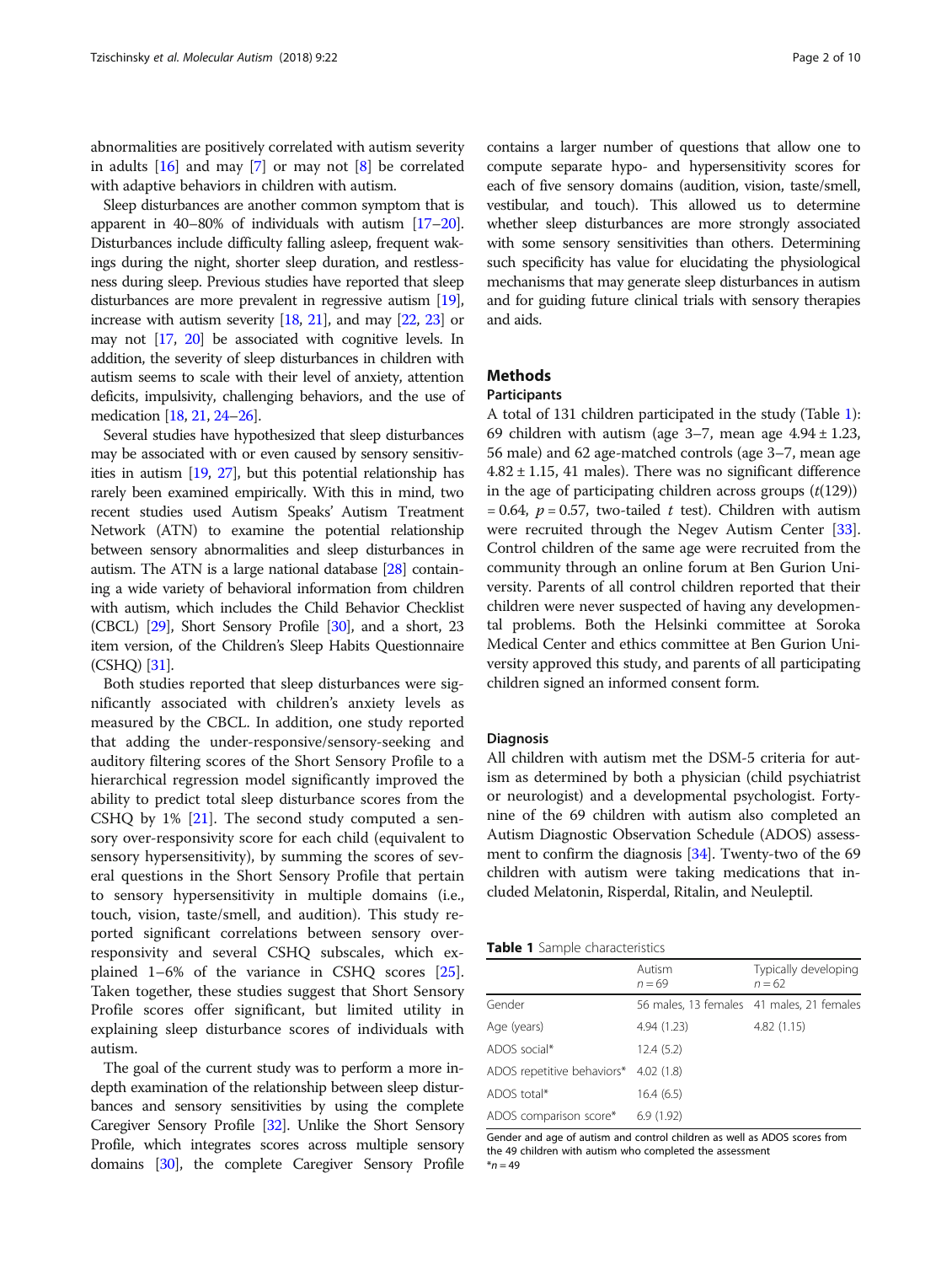#### <span id="page-2-0"></span>Sensory profile

We used the Hebrew version of the Caregiver Sensory Profile questionnaire to assess sensory sensitivities in all children [[35](#page-9-0)]. This questionnaire contains 125 questions that quantify the frequency of abnormal behavioral responses to various sensory experiences [\[32\]](#page-8-0). In the current study, we focused only on the five sensory subscales of the Sensory Profile, which include questions about auditory, visual, vestibular, touch, and oral sensory processing. These questions are split into high-threshold and low-threshold items, which measure hypo- and hypersensitivities respectively, with lower scores indicating more severe symptoms. We examined differences across groups for each of these scores separately and also for their total raw score, which combines both low- and highthreshold items, while keeping in mind that some children exhibit both hypo- and hypersensitivity to different sensory experiences (Tables 2 and 3).

#### **CSHO**

Parents of all participants scored their child's sleep behaviors using the Hebrew version of the CSHQ [\[31,](#page-8-0) [36\]](#page-9-0). This caregiver questionnaire includes 33 items which are divided into eight subscales representing different sleep disturbances: bedtime resistance, sleep anxiety, sleep onset delay, sleep duration, night wakings, daytime sleepiness, sleepdisordered breathing, and parasomnias. The scores of these eight domains are summed to generate a total score of sleep disturbances for each child. The internal consistency values of the CSHQ subscales in our study were  $\alpha = 0.533-$ 0.758, and their consistency with the total sleep score was  $α = 0.838$ .

#### Statistical analyses

All statistical analyses were performed with Matlab (Mathworks, USA). We performed two-tailed  $t$  tests with unequal variance to compare the five sensory measures (visual, auditory, vestibular, touch, and oral) of the Sensory Profile across the autism and control groups. Equivalent tests were performed for the sleep measures (bedtime resistance, sleep onset delay, sleep duration, sleep anxiety, night wakings,

Table 2 Sensory Profile scores

| Sensory Profile |        |         |                                                                        |  |                   |  |
|-----------------|--------|---------|------------------------------------------------------------------------|--|-------------------|--|
|                 | Autism | Control | $T$ stat                                                               |  | p value Cohen's a |  |
| Auditory        |        |         | 24.30 (0.76) 33.4 (0.6) $t(129) = -9.37$ $p < 0.001$ 2.02              |  |                   |  |
| Visual          |        |         | 33.97 (0.78) 39.58 (0.57) $t(129) = -5.78$ $p < 0.001$                 |  | 1.00              |  |
|                 |        |         | Vestibular 42.54 (0.75) 51.34 (0.47) $t(129) = -9.97$ $p < 0.001$ 1.72 |  |                   |  |
| Touch           |        |         | 64.48 (1.54) 81.81 (0.82) $t(129) = -9.95$ $p < 0.001$                 |  | - 1.71            |  |
| Oral            |        |         | 40.29 (1.28) $52.84(0.91)$ $t(129) = -7.97$ $p < 0.001$                |  | - 1.39            |  |

The mean and standard error (in parentheses) are presented for the autism (left column) and control (second column) groups along with the statistics of two-sample t tests with unequal variances (right hand column). Italicized  $p$  values were significant after Bonferroni correction ( $p < 0.01$ )

|                    | Visual      | Vestibular  | Touch       | Oral        |
|--------------------|-------------|-------------|-------------|-------------|
| Autism $(n = 69)$  |             |             |             |             |
| Auditory score     | $P = 0.5*$  | $P = 0.46*$ | $P = 0.46*$ | $P = 0.44*$ |
|                    | $S = 0.49*$ | $S = 0.41*$ | $S = 0.45*$ | $S = 0.44*$ |
| Visual score       |             | $P = 0.47*$ | $P = 0.46*$ | $P = 0.5*$  |
|                    |             | $S = 0.45*$ | $S = 0.49*$ | $S = 0.52*$ |
| Vestibular score   |             |             | $P = 0.67*$ | $P = 0.52*$ |
|                    |             |             | $S = 0.68*$ | $S = 0.53*$ |
| Touch score        |             |             |             | $P = 0.63*$ |
|                    |             |             |             | $S = 0.64*$ |
| Control $(n = 62)$ |             |             |             |             |
| Auditory score     | $P = 0.6*$  | $P = 0.61*$ | $P = 0.57*$ | $P = 0.32$  |
|                    | $S = 0.59*$ | $S = 0.63*$ | $S = 0.61*$ | $S = 0.38*$ |
| Visual score       |             | $P = 0.53*$ | $P = 0.55*$ | $P = 0.38*$ |
|                    |             | $S = 0.57*$ | $S = 0.63*$ | $S = 0.55*$ |
| Vestibular score   |             |             | $P = 0.75*$ | $P = 0.51*$ |
|                    |             |             | $S = 0.71*$ | $S = 0.53*$ |
| Touch score        |             |             |             | $P = 0.47*$ |
|                    |             |             |             | $S = 0.50*$ |

Pearson's (P) and Spearman's (S) correlation coefficients are presented for each pair of sensory domains in the Sensory Profile for the autism (top) and control (bottom) groups. Asterisks indicate significant correlation coefficients after Bonferroni correction ( $p < 0.005$ )

parasomnias, sleep-disordered breathing, daytime sleepiness, and total sleep score). All tests were corrected for multiple comparisons using the Bonferroni method (i.e., five subscales of the Sensory Profile and eight subscales in the CSHQ). All sensory and sleep measures were close to normal distributions as demonstrated by their skewness and kurtosis values, which were all between − 1 and 1, except for the visual and vestibular scores in the control group (skewness =  $-1.48$  and  $-1.23$ , kurtosis = 4.38 and 1.59, respectively). Potential relationships between scores from each of the sensory modalities and the total sleep score were examined using both Pearson's and Spearman's correlations. This ensured that our conclusions were not based on the assumption that the distributions of the variables were normal or that the relationships were linear.

In a final set of analyses, we performed several regression analyses, separately for children with autism and controls, and separately for the total raw scores, low-threshold items, and high-threshold items of the Sensory Profile. In each case, we examined the ability of the sensory profile scores to explain the total sleep disturbance scores. Initial regression models contained a single predictor containing the scores from each of the five sensory domains (i.e., visual, auditory, vestibular, touch, or oral), and in a sixth model we included all five predictors together. This enabled us to examine the contribution of scores from each sensory modality, when attempting to explain the severity of sleep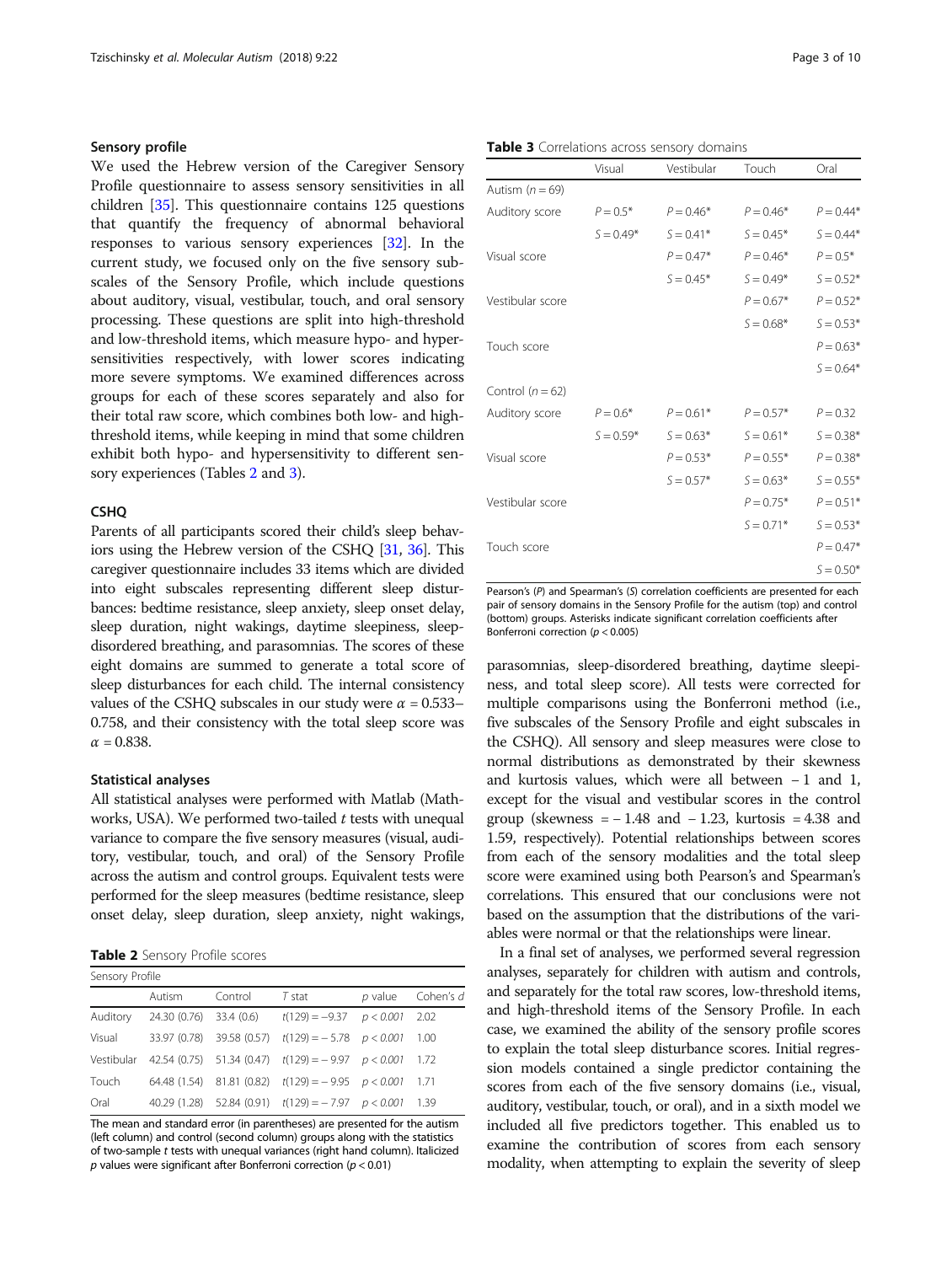<span id="page-3-0"></span>disturbances in individual children. In a final regression analysis, we also added age, gender, medication-use, and ADOS scores to determine whether these variables had an effect on the variance explained.

## Results

## Sensory sensitivities in autism

Children with autism exhibited abnormal sensory sensitivities that were evident in the Sensory Profile scores of all five sensory modalities (Fig. 1 and Table [2\)](#page-2-0). The total raw scores from the Sensory Profile were significantly lower in children with autism as compared to the control children in the auditory, visual, vestibular, touch, and oral domains (Table [2](#page-2-0)). Similar results were also evident in all five sensory domains when comparing only male children in the two groups  $(t(95) < -4.7, p < 0.001)$ , when including only children with autism who completed an ADOS assessment  $(t(109) < -4.1, p < 0.001)$ , or when excluding children with autism who were taking medications  $(t(107) < -5.5, p <$ 0.001). Furthermore, sensory sensitivity scores from all five sensory modalities were not significantly different between children with autism who were or were not taking medication  $(t(41) < 0.9, p > 0.34)$ , nor between male and female children with autism  $(t(20) > -1, p > 0.29)$ .

The total raw scores of the Sensory Profile are the sum of scores from both low- and high-threshold items on the questionnaire, which measure hyper and hyposensitivities respectively (Fig. 2). Note that children can be hypersensitive to some stimuli and hyposensitive to other stimuli even within the same sensory domain. Children with autism exhibited significantly lower scores on the lowthreshold (hypersensitivity) items as compared with controls in all five sensory modalities  $(t(129) < -4.55, p <$ 0.005). The same was also true for high-threshold items  $(t(129) < -5.75, p < 0.005).$ 



Low threshold items (hyper-sensitivity)

Equivalent results were found when including only male children, for both low-  $(t(95) < -4.1, p < 0.001)$  and highthreshold items  $(t(95) < -4.6, p < 0.005)$ , when including only children who had ADOS scores, for both low-



groups after Bonferroni correction ( $p < 0.01$ )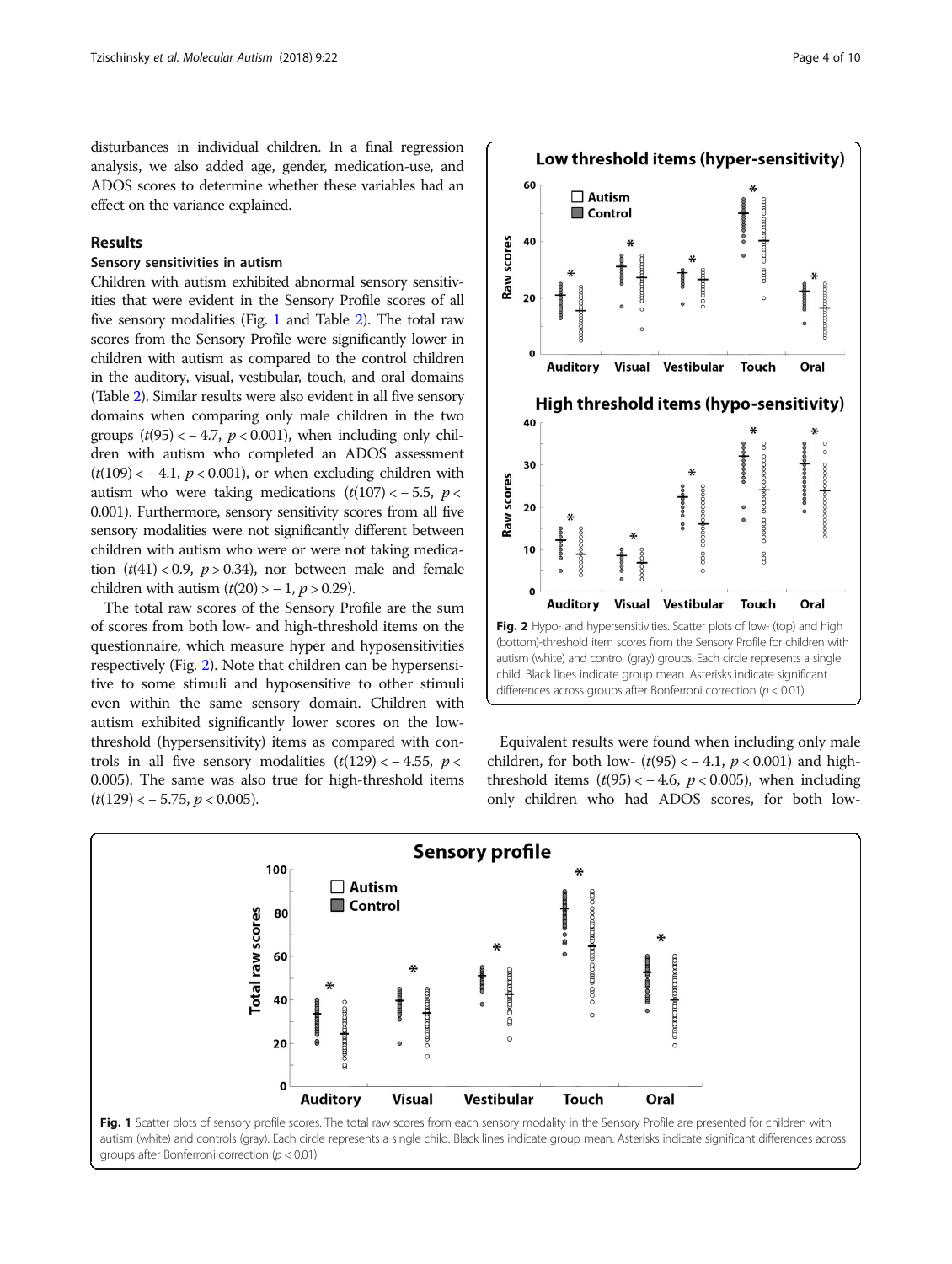$(t(109) < -3.65, p < 0.01)$  and high-threshold items  $(t(109))$  $<-4.5$ ,  $p < 0.001$ ), and when excluding children with autism who were taking medication, for both low-  $(t(107) < -1)$ 4.8,  $p < 0.001$ ) and high-threshold items  $(t(107) < -5.2, p$  $< 0.001$ ).

Strong and significant correlations were found between Sensory Profile scores of different sensory domains in both the autism and control groups (Table [3\)](#page-2-0), demonstrating that sensory sensitivities of individual children were similar across most sensory domains in both groups.

#### Sleep problems in autism

Children with autism exhibited significantly larger sleep disturbance scores than control children in the total score and in all CSHQ subscales, except for sleep-disordered breathing, night wakings, and day time sleepiness (Table 4 and Fig. [3](#page-5-0)). A total sleep disturbances score of 41 is considered to be a useful clinical cutoff when screening children for sleep problems [\[27\]](#page-8-0). Significantly more children with autism (85.5%) had scores higher than this cutoff in comparison to control children (54.8%)  $(X^2(1) = 14.91, p < 0.001)$ .

Performing the same analysis while including different subsets of children with autism yielded similar results. Total sleep disturbance scores were significantly larger in the autism group when excluding children with autism who were taking medication  $(t(107) = 3.23, p =$ 0.001), when including only male children in both groups  $(t(95) = 5.09, p < 0.001)$ , and when including only children who completed the ADOS in the autism group  $(t(109) = 4.3, p < 0.001).$ 

## The relationship between sleep disturbances and sensory sensitivities

We examined the relationship between the total sleep disturbance scores and sensory sensitivity scores in each of the five sensory domains (Table [5\)](#page-5-0). Significant negative

| Table 4 CSHQ scores |  |  |
|---------------------|--|--|
|---------------------|--|--|

correlations were apparent between the touch or oral sensitivity scores and total sleep disturbance scores of children with autism when computing Pearson's or Spearman's correlations. Control children exhibited significant negative correlations between the vestibular or touch sensitivity scores and total sleep disturbance scores when computing Pearson's correlations, and similar trends were apparent when computing Spearman's correlations. All other correlations were not statistically significant.

Despite the strong correlations across sensory scores of the different modalities assessed by the Sensory Profile (Table [3\)](#page-2-0), only some of the sensory scores were significantly correlated with the total sleep disturbance scores (Table [5\)](#page-5-0). Furthermore, while significant negative correlations were apparent in the touch domain of both groups, scores of children with autism were distributed over a much wider range of values than control children as demonstrated in a scatter plot (Fig. [4](#page-5-0)). This means that the correlations in the autism group represented a tight relationship, which was apparent also in cases of severe sleep disturbances and sensory problems (i.e., correlation was robust throughout a larger range).

In additional analyses, we examined whether the total sleep disturbance scores were more strongly associated with low- or high-threshold items from the Sensory Profile (Table [6](#page-6-0)). Significant negative correlations were apparent between low item scores (i.e., hypersensitivity) in the touch and oral domains of children with autism and in the touch and vestibular domains of controls. Low item scores in all other sensory domains were not significantly correlated with sleep disturbance scores. Significant negative correlations were also apparent between high item scores (hyposensitivity) in the touch and oral domains of children with autism. High item scores in all other sensory domains of children with autism and all sensory domains in control children were not significantly correlated with sleep scores.

| CSHQ scores                 |              |              |                 |            |           |
|-----------------------------|--------------|--------------|-----------------|------------|-----------|
|                             | Autism       | Control      | $T$ stats       | $p$ value  | Cohen's d |
| Bedtimes resistance         | 10.26 (0.39) | 7.66 (0.29)  | $t(129) = 5.35$ | p < 0.001  | 0.93      |
| Sleep onset delay           | 1.97(0.10)   | 1.26(0.06)   | $t(129) = 6.03$ | p < 0.001  | 1.04      |
| Sleep duration              | 4.38(0.20)   | 3.31(0.08)   | $t(129) = 4.88$ | p < 0.005  | 0.84      |
| Sleep anxiety               | 6.73(0.25)   | 5.24(0.21)   | $t(129) = 4.54$ | p < 0.005  | 0.79      |
| Parasomnia                  | 9.49(0.27)   | 7.92(0.15)   | $t(129) = 5.13$ | p < 0.001  | 0.88      |
| Night wakings               | 4.86(0.20)   | 4.0(0.16)    | $t(129) = 3.27$ | p < 0.01   | 0.57      |
| Sleep-disordered breathings | 3.64(0.15)   | 3.23(0.07)   | $t(129) = 2.48$ | $p = 0.12$ | 0.43      |
| Day time sleepiness         | 13.1 (0.40)  | 13.05 (0.34) | $t(129) = 0.1$  | $p = 0.92$ | 0.02      |
| Total sleep disturbances    | 50.74 (1.13) | 42.86 (0.73) | $t(129) = 5.87$ | p < 0.001  | 1.02      |

The mean and standard error (in parentheses) are presented for the autism (left column) and control (middle column) groups along with the statistics of a two-sample t tests with unequal variances (right hand columns). Italicized p values were significant after Bonferroni correction (p < 0.006)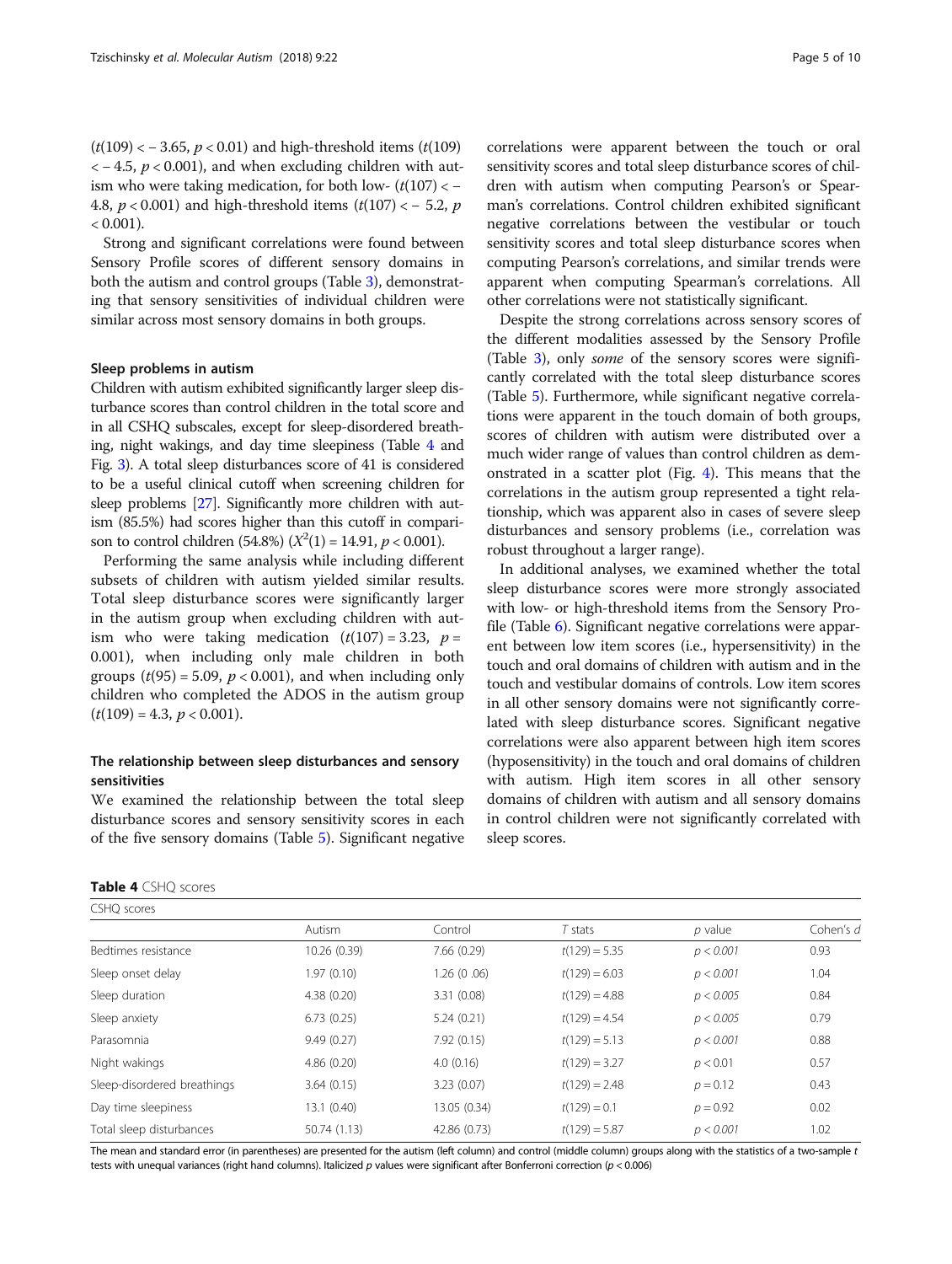<span id="page-5-0"></span>

## Explaining sleep disturbances with sensory sensitivity scores

In a final set of regression analyses, we quantified how much of the variance in total sleep disturbance scores could be explained by the total raw scores from each of the five sensory domains separately and also when including all of them together. Incorporating the total raw scores from all of the sensory domains into a single regression model yielded an adjusted  $R^2$  value of 0.29 in the autism group and 0.20 in the control group (Table [7\)](#page-6-0).

When performing the regression with a single predictor from each sensory modality separately, the touch scores stood out in their ability to explain sleep disturbance scores in children with autism (adjusted  $R^2 = 0.29$ ). This suggests that the touch scores could single-handedly explain as much of the variance in sleep scores as the integrated model, which contained all five predictors. In the control group, the vestibular and touch scores yielded adjusted  $R^2$  of 0.20 and 0.16 respectively, thereby demonstrating their ability to explain large portions of the variability in sleep scores in the control group.

We performed equivalent analyses while separating the scores from the low-threshold (hypersensitivity) and highthreshold (hyposensitivity) items. The full low-threshold regression model (containing five predictors/modalities) yielded adjusted  $R^2$  values of 0.24 and 0.21 in the autism

Table 5 Relationship between total sleep disturbance scores and total sensory scores in each of the sensory domains

|            | Autism $(n = 69)$ |          |          | Control $(n = 62)$ |  |  |
|------------|-------------------|----------|----------|--------------------|--|--|
|            | Pearson           | Spearman | Pearson  | Spearman           |  |  |
| Auditory   | $-0.19$           | $-0.17$  | $-0.22$  | $-0.19$            |  |  |
| Visual     | $-0.18$           | $-0.23$  | $-0.16$  | $-0.16$            |  |  |
| Vestibular | $-0.26$           | $-0.28$  | $-0.47*$ | $-0.33$            |  |  |
| Touch      | $-0.54*$          | $-0.53*$ | $-0.42*$ | $-0.31$            |  |  |
| Oral       | $-0.42*$          | $-0.41*$ | $-0.29$  | $-0.29$            |  |  |

Pearson's and Spearman's correlations were computed for the autism (left) and control (right) groups. Asterisks indicate significant correlation coefficients after Bonferroni correction ( $p < 0.01$ )

and control groups respectively while the full highthreshold model yielded adjusted  $R^2$  values of 0.20 and 0.07. This demonstrates that low-threshold items that measure sensory hypersensitivity can explain sleep disturbance scores better than high-threshold items that measure hyposensitivity.

When examining low-threshold items in each sensory modality separately, the touch domain again stood out in its ability to explain sleep disturbance scores in children with autism (adjusted  $R^2$  = 0.24). This result demonstrates that low-threshold touch scores could single-handedly explain most of the variance that was explained by the full



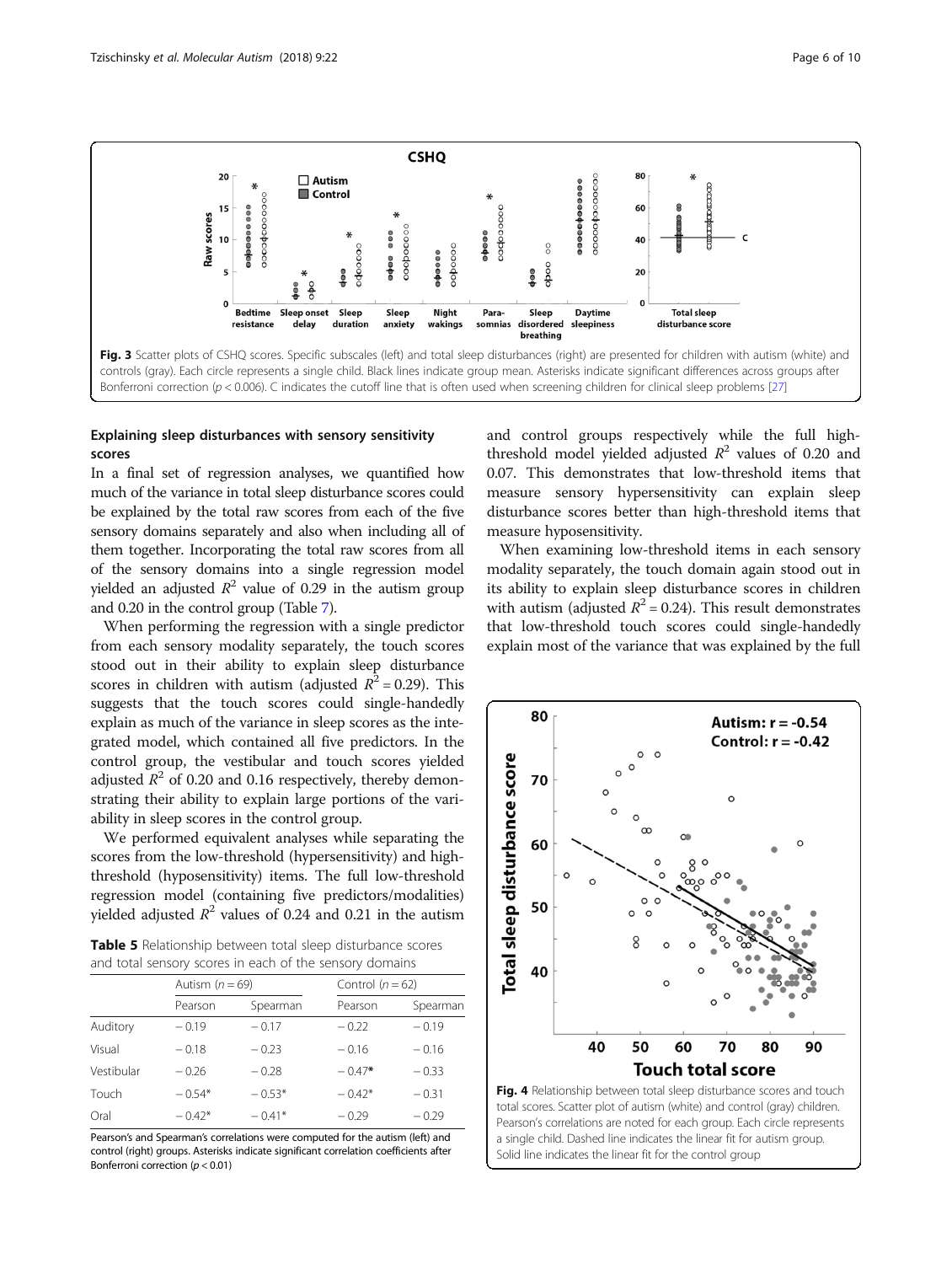<span id="page-6-0"></span>Table 6 Relationship between total sleep disturbance scores and hyper- or hyposensitivity scores in each of the sensory domains

|            |                         | Autism $(n = 69)$ |          | Control $(n = 62)$ |          |
|------------|-------------------------|-------------------|----------|--------------------|----------|
|            |                         | Pearson           | Spearman | Pearson            | Spearman |
| Auditory   | <b>Hypersensitivity</b> | $-0.13$           | $-0.13$  | $-0.30$            | $-0.24$  |
|            | Hyposensitivity         | $-0.21$           | $-0.14$  | $-0.05$            | $-0.12$  |
| Visual     | Hypersensitivity        | $-0.13$           | $-0.18$  | $-0.15$            | $-0.17$  |
|            | Hyposensitivity         | $-0.27$           | $-0.29$  | $-0.16$            | $-0.07$  |
| Vestibular | Hypersensitivity        | $-0.08$           | $-0.14$  | $-0.46*$           | $-0.34$  |
|            | Hyposensitivity         | $-0.26$           | $-0.18$  | $-0.29$            | $-0.24$  |
| Touch      | Hypersensitivity        | $-0.50*$          | $-0.50*$ | $-0.42*$           | $-0.25$  |
|            | Hyposensitivity         | $-0.41*$          | $-0.36*$ | $-0.25$            | $-0.26$  |
| Oral       | Hypersensitivity        | $-0.35*$          | $-0.33*$ | $-0.31$            | $-0.32$  |
|            | Hyposensitivity         | $-0.43*$          | $-0.44*$ | $-0.26$            | $-0.26$  |

Pearson's and Spearman's correlations are presented for the autism (left) and control (right) groups. Asterisks indicate significant correlation coefficients after Bonferroni correction ( $p < 0.01$ )

Table 7 Variance explained by Sensory Profile scores

|                  |                        | Visual   |                                             | Auditory Vestibular Touch |         | Oral    | All     |
|------------------|------------------------|----------|---------------------------------------------|---------------------------|---------|---------|---------|
|                  | Raw scores (all items) |          |                                             |                           |         |         |         |
| Autism           | $F$ stat               | 2.61     | 2.22                                        | 4.67                      | 28.3    | 14.2    | 6.64    |
|                  | $p$ value              | 0.11     | 0.14                                        | 0.03                      | < 0.001 | < 0.001 | < 0.001 |
|                  | adj. $R^2$             | 0.02     | 0.02                                        | 0.05                      | 0.29    | 0.16    | 0.29    |
| Control $F$ stat |                        | 2.93     | 1.81                                        | 15.8                      | 12.8    | 5.67    | 3.96    |
|                  | $p$ value              | 0.45     | 0.18                                        | < 0.001                   | < 0.001 | 0.1     | 0.015   |
|                  | adj. $R^2$             | 0.03     | 0.01                                        | 0.2                       | 0.16    | 0.07    | 0.18    |
|                  |                        |          | Low-threshold items only (hypersensitivity) |                           |         |         |         |
| Autism           | $F$ stat               | 1.22     | 1.1                                         | 0.4                       | 22.2    | 9.2     | 5.38    |
|                  | $p$ value              | 0.27     | 0.3                                         | 0.53                      | < 0.001 | 0.003   | < 0.001 |
|                  | adj. $R^2$             | 0.03     | $\Omega$                                    | $\mathbf 0$               | 0.24    | 0.11    | 0.24    |
| Control          | $F$ stat               | 5.87     | 1.4                                         | 16.2                      | 12.8    | 6.46    | 4.12    |
|                  | $p$ value              | 0.5      | 0.24                                        | < 0.001                   | < 0.001 | 0.05    | 0.015   |
|                  | adi. $R^2$             | 0.07     | $\Omega$                                    | 0.2                       | 0.16    | 0.08    | 0.21    |
|                  |                        |          | High-threshold items only (hyposensitivity) |                           |         |         |         |
| Autism           | $F$ stat               | 3.01     | 5.1                                         | 5.1                       | 13.8    | 14.9    | 4.35    |
|                  | $p$ value              | 0.45     | 0.15                                        | 0.15                      | < 0.001 | < 0.001 | 0.01    |
|                  | adj. $R^2$             | 0.03     | 0.06                                        | 0.06                      | 0.16    | 0.17    | 0.2     |
| Control          | $F$ stat               | 0.03     | 2.03                                        | 4.76                      | 3.87    | 4.5     | 1.99    |
|                  | $p$ value              | 0.86     | 0.64                                        | 0.15                      | 0.25    | 0.2     | 0.45    |
|                  | adj. $R^2$             | $\Omega$ | 0.02                                        | 0.06                      | 0.04    | 0.05    | 0.07    |

Results of regression analyses using six different models: one model with a single predictor for each of the sensory modalities and a sixth model containing all five predictors together. This analysis was performed once with the total raw scores (i.e., sum of low- and high-threshold items) and again with the low- and highthreshold items separately. F stats, p values, and adjusted  $R^2$  are presented for each model. Italics indicate significant after Bonferroni correction (p < 0.01)

model with the total raw scores from all sensory modalities.

Adding age, gender, medication usage, and ADOS scores as additional predictors to the full models that contained all five predictors had negligible effects on the results. The adjusted  $R^2$  value improved from 0.29 to 0.30, demonstrating that these additional predictors explained only 0.2% of the variance in the sleep disturbance scores.

Taken together, these results suggest that total sleep disturbances in children with autism are most strongly associated with hypersensitivity towards touch. In contrast, sleep disturbances in control children are most strongly associated with vestibular hypersensitivity. Notably, scores in the visual and auditory sensory domains were remarkably weak in explaining sleep disturbances in both groups.

## Discussion

Our results reveal that sensory hyper- and hyposensitivity measures estimated using the complete Caregiver Sensory Profile can explain a considerable amount (29%) of the variance in sleep disturbance scores of children with autism (Tables [5](#page-5-0), 6, and 7). In particular, hypersensitivity towards touch exhibited the strongest relationship with sleep disturbances and single-handedly explained 24% of the variability in sleep disturbance scores (Table 7). Similar, yet somewhat weaker relationships were also evident in the control group where touch and vestibular hypersensitivity scores explained up to 20% of the variance in sleep disturbance scores (Table 7). Interestingly, only hypersensitivity scores were significantly associated with sleep disturbance scores in the control group, but both hyperand hyposensitivity scores were significantly associated with sleep disturbance scores in the autism group. This demonstrates the paradoxical overlap of sensory hyperand hyposensitivity problems within the same children in the autism group (Fig. [2](#page-3-0)).

While one cannot infer causality from correlations, we speculate that hypersensitivity towards touch may interfere with sleep onset and sleep maintenance in children with autism, thereby generating severe sleep disturbances in children with touch sensitivities (Fig. [4](#page-5-0)). With this in mind, future studies examining sleep in autism may benefit from stratifying individuals with autism based on their sensitivity to touch as this measure may indicate the presence of a specific sleep disturbance mechanism.

## Specificity of sensory abnormalities associated with sleep disturbances

Are sleep disturbances associated with a general multimodal sensory problem in autism, or with hyper- or hyposensitivity in particular sensory domains? Recent studies using the Short Sensory Profile have suggested that sleep disturbances are weakly associated with general sensory abnormalities, which explain 1–6% of the variance in sleep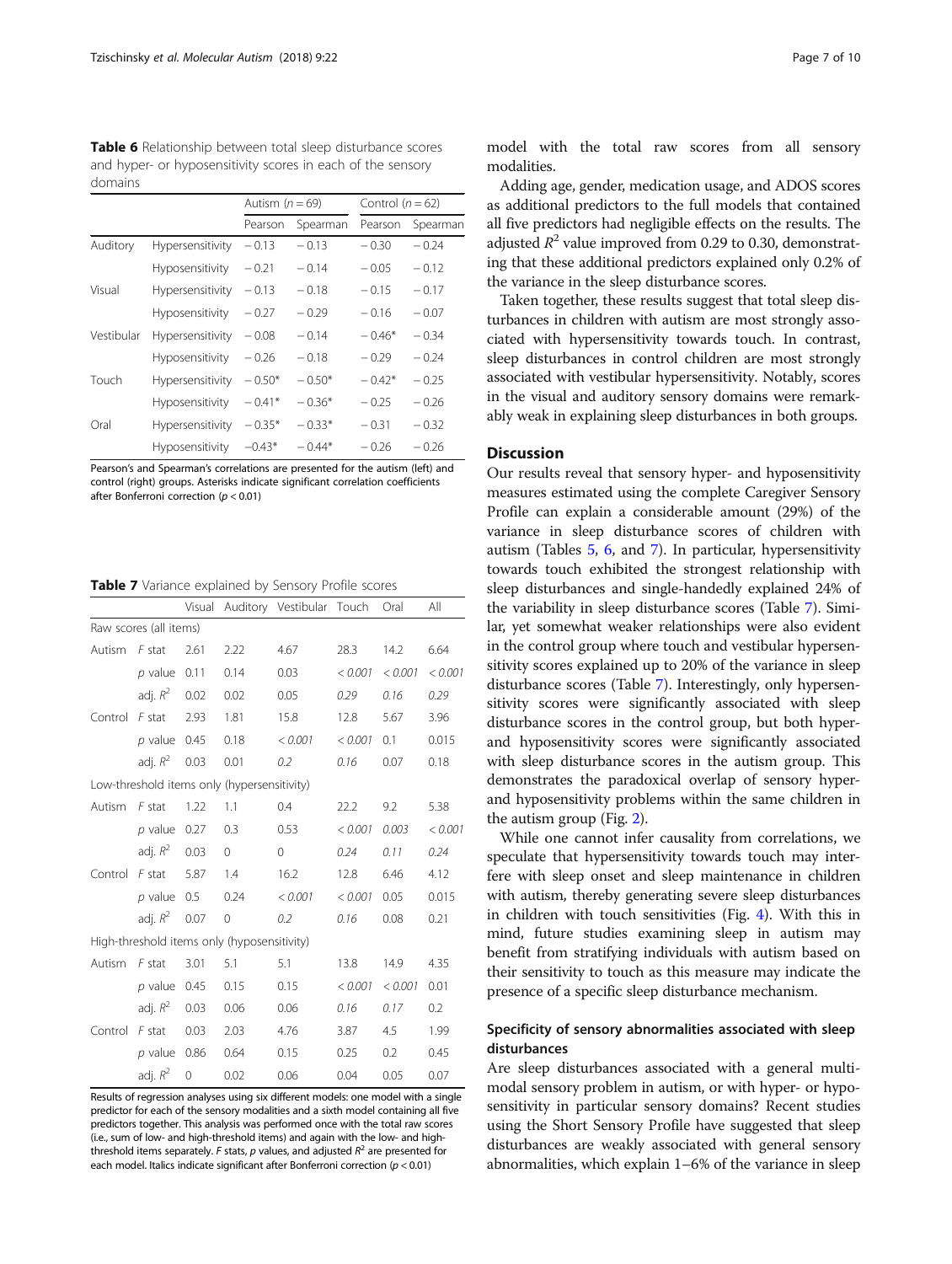disturbance scores [\[21,](#page-8-0) [25\]](#page-8-0). The Short Sensory Profile, however, does not allow one to separate hypo- and hypersensitivity scores in individual sensory modalities.

Our in-depth assessment using the complete Sensory Profile reveals that sleep disturbances are not equally associated with sensitivities in all sensory modalities. In contrast to the moderate relationship between sleep disturbances and sensory problems in the touch domain, sensory problems in the visual and auditory domains were not associated with sleep problems in either the autism or the control groups (Tables [5](#page-5-0), [6,](#page-6-0) and [7](#page-6-0)). Furthermore, sleep disturbances were more strongly associated with hypersensitivity towards touch than hyposensitivity (Tables [5,](#page-5-0) [6](#page-6-0), and [7\)](#page-6-0). Our results, therefore, clearly demonstrate that sleep disturbances are associated with sensory abnormalities in specific sensory modalities and cannot be generalized across all sensory domains. This highlights the need to use modality-specific measures of sensory sensitivity when studying autism.

#### Sensory sensitivities, anxiety, and arousal

Sleep disturbances can be generated by a wide variety of interacting physiological and behavioral causes, which lead to hyper-arousal and insomnia [\[37\]](#page-9-0). Previous studies about sleep disturbances in autism have mostly highlighted the potential roles of anxiety [[21](#page-8-0), [25\]](#page-8-0), poor sleep hygiene [[20](#page-8-0), [38](#page-9-0)], and a variety of physiological factors such as low endogenous levels of melatonin [[39](#page-9-0), [40\]](#page-9-0). These factors and others may create hyper-arousal and cortical over-reactivity to sensory stimuli, which in many cases can be ameliorated by behavioral and pharmacological interventions [\[41\]](#page-9-0).

Our results suggest that hypersensitivity to touch may be an important factor in generating or exacerbating sleep disturbances in at least some children with autism. Further examination of the relationship between this specific sensory problem and the level of anxiety or arousal in individual children with autism is highly warranted. Furthermore, future studies could examine whether children with sleep disturbances and hypersensitivity to touch also exhibit excessive EEG responses to tactile stimuli, indicating cortical over-reactivity. Previous studies have revealed that EEG responses to auditory stimuli right before sleep onset and during different stages of sleep were abnormally strong in insomnia patients without autism [\[42](#page-9-0)–[44\]](#page-9-0). Interestingly, it has been hypothesized that autism may be caused by the abnormal development of hyper-aroused and overresponsive neural circuits [[45](#page-9-0), [46](#page-9-0)].

## The relationship between sensory problems and sleep disturbances in typical development

Our findings are in line with several previous studies, which have also reported significant relationships between hypersensitivity on the Sensory Profile and sleep disturbances in infants [\[47](#page-9-0)] children [\[48](#page-9-0)] and adults [\[49\]](#page-9-0) with typical development. Two of these studies examined sensitivity scores

separately in each of the sensory modalities and reported that tactile hypersensitivity scores explained the largest amount of variability in sleep disturbance scores  $({\sim} 25\%)$ , while scores in other sensory domains, such as vision and audition, explained a considerably smaller portion of the variability [\[48,](#page-9-0) [49\]](#page-9-0). In our study, both vestibular hypersensitivity and hypersensitivity towards touch scores singlehandedly explained a considerable amount of the variability in sleep disturbance scores of control children (20 and 16% respectively). Taken together, accumulating evidence suggests that hypersensitivity towards tactile and vestibular modalities is particularly useful for explaining sleep disturbances in children with typical development.

#### Limitations of the study

This study has several limitations. First, our estimates of sleep quality and sensory sensitivities were based only on parental report. Previous research has shown that there is good agreement between parental report and objective techniques (i.e., actigraph and polysomnography) on some measures of sleep, but not all [\[50,](#page-9-0) [51](#page-9-0)]. For example, previous studies have shown that parental reports underestimate wakings during the night and overestimate sleep duration in typically developing children [[52\]](#page-9-0). Second, control children in our study were not precisely matched to children with autism in terms of gender and we did not measure IQ in any of our participants. Third, while all of the children were diagnosed with autism by a child psychiatrist based on DSM V criteria, some of the children with autism did not complete a formal ADOS assessment. We addressed these issues by demonstrating that equivalent results were apparent in comparisons of specific subsets of the children (e.g., when including only male children or when including only the children with autism who had completed an ADOS assessment).

#### **Conclusions**

The current study revealed that hypersensitivity to touch is likely to be an important factor in generating and/or exacerbating sleep disturbances in children with autism. This finding motivates further studies to examine this relationship with objective and more direct techniques such as psychometric and neuroimaging measures for tactile sensitivity as well as actigraph and polysomnography for sleep disturbances.

Characterizing the heterogeneity of autism and identifying individuals with shared symptoms and etiologies is a major goal of contemporary autism research [[3,](#page-8-0) [53](#page-9-0), [54](#page-9-0)]. With this in mind, we believe that stratifying children based on their hypersensitivity to touch may be important for elucidating the physiological mechanisms that generate sleep disturbances in autism and for determining the therapeutic effects of existing and new interventions and sensory aids.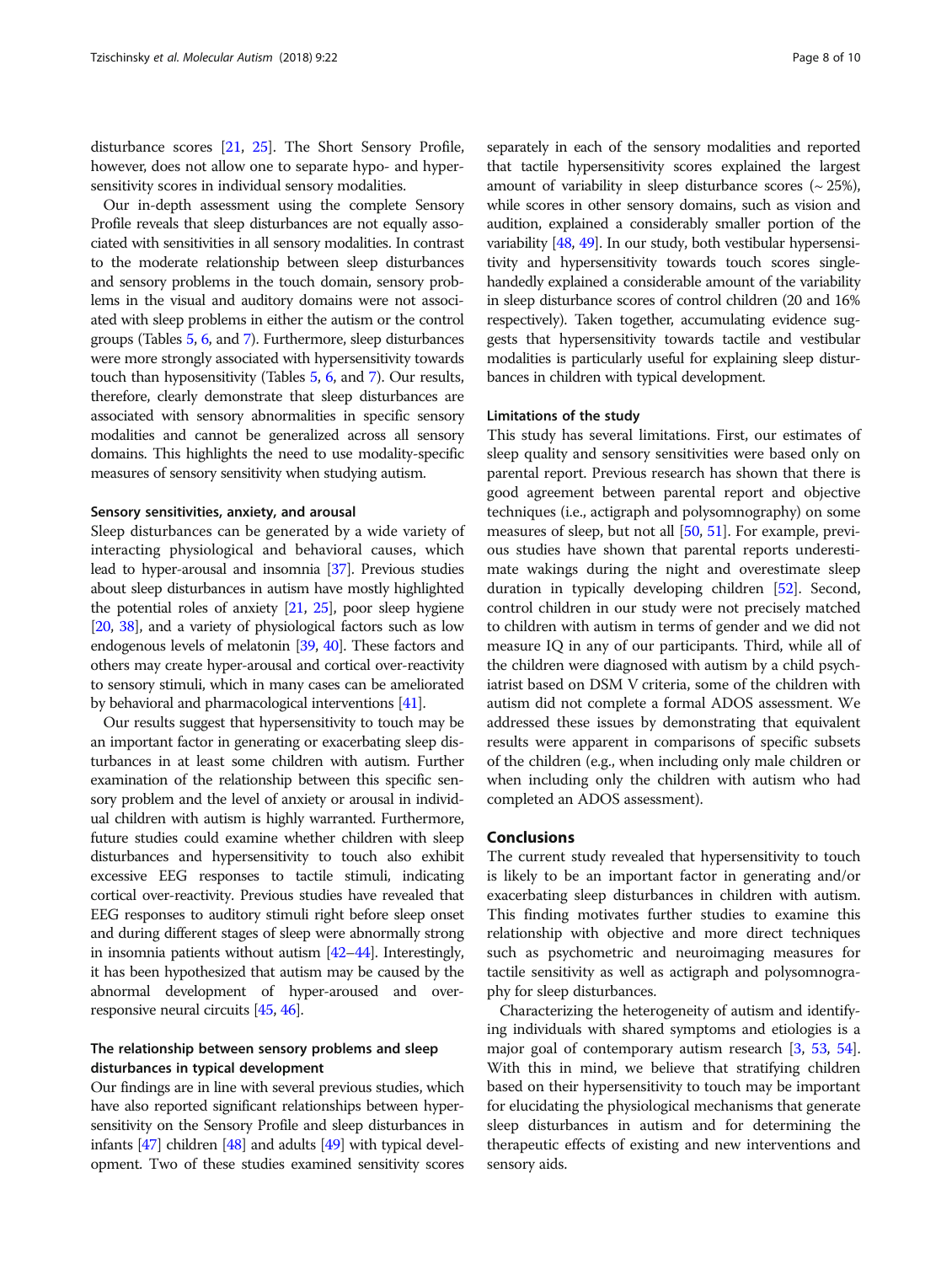#### <span id="page-8-0"></span>Abbreviations

ADOS: Autism Diagnostic Observation Schedule; ATN: Autism Treatment Network; CSHQ: Child Sleep Habits Questionnaire

#### Funding

Not applicable.

#### Availability of data and materials

For access to our database, please contact Prof. Tzischinsky Orna, orna3007@gmail.com.

#### Authors' contributions

MI, LM, and ABS, collected the data in Soroka Medical Center, and GM, HF, AM, and MF diagnosed the ASD children. ID, IM, LM, OZ, and OT analyzed the data, GM, LM, IM, ID, and OT wrote the manuscript. All authors read, commented, and approved the manuscript.

#### Ethics approval and consent to participate

This study was approved by the Helsinki committee at Soroka Medical Center and by the Institutional Review Board of Max Stern Yezreel Valley College. Parents' informed consent was received before the child was included in the study.

#### Competing interests

The authors declare that they have no competing interests.

#### Publisher's Note

Springer Nature remains neutral with regard to jurisdictional claims in published maps and institutional affiliations.

#### Author details

<sup>1</sup> Behavioral Science Department, Emek Yesreel College, Emek Yesreel, Israel. <sup>2</sup>Pre-School Psychiatry Unit, Soroka University Medical Center, Beer Sheva, Israel. <sup>3</sup>Psychology Department, Ben Gurion University, Beer Sheva, Israel.<br><sup>4</sup>Zusman Child Development Center, Soroka University Medical Center. 6 <sup>4</sup>Zusman Child Development Center, Soroka University Medical Center, Beer Sheva, Israel. <sup>5</sup>Public Health Department, Ben Gurion University, Beer Sheva, Israel. <sup>6</sup>Cognitive and Brain Sciences Department, Ben Gurion University, Beer Sheva, Israel.

#### Received: 23 June 2017 Accepted: 14 March 2018 Published online: 27 March 2018

#### References

- 1. American Psychiatric Association, Association AP. Diagnostic and statistical manual of mental disorders. 5th ed. Arlington: American Psychiatric Publishing; 2013.
- 2. Grzadzinski R, Huerta M, Lord C. DSM-5 and autism spectrum disorders (ASDs): an opportunity for identifying ASD subtypes. Mol Autism. 2013;4:12.
- 3. Jeste SS, Geschwind DH. Disentangling the heterogeneity of autism spectrum disorder through genetic findings. Nat Rev Neurol. 2014;10:74–81.
- Baranek GT, David FJ, Poe MD, Stone WL, Watson LR. Sensory Experiences Questionnaire: discriminating sensory features in young children with autism, developmental delays, and typical development. J Child Psychol Psychiatry Allied Discip. 2006;47:591–601.
- 5. Klintwall L, Holm A, Eriksson M, Carlsson LH, Olsson MB, Hedvall Å, et al. Sensory abnormalities in autism. A brief report. Res Dev Disabil. 2011;32:795–800.
- Leekam SR, Nieto C, Libby SJ, Wing L, Gould J. Describing the sensory abnormalities of children and adults with autism. J Autism Dev Disord. 2007;37:894–910.
- 7. Rogers SJ, Hepburn S, Wehner E. Parent reports of sensory symptoms in toddlers with autism and those with other developmental disorders. J Autism Dev Disord. 2003;33:631–42.
- 8. McCormick C, Hepburn S, Young GS, Rogers SJ. Sensory symptoms in children with autism spectrum disorder, other developmental disorders and typical development: a longitudinal study. Autism. 2015;20:572–9.
- Rogers SJ, Ozonoff S. Annotation: what do we know about sensory dysfunction in autism? A critical review of the empirical evidence. J Child Psychol Psychiatry. 2005;46:1255–68.
- 10. Kern JK, Trivedi MH, Garver CR, Grannemann BD, Andrews AA, Savla JS, et al. The pattern of sensory processing abnormalities in autism. Autism. 2006;10: 480–94.
- 11. Zwaigenbaum L, Bryson S, Rogers T, Roberts W, Brian J, Szatmari P. Behavioral manifestations of autism in the first year of life. Int J Dev Neurosci. 2005;23:143–52.
- 12. Ben-Sasson A, Hen L, Fluss R, Cermak SA, Engel-Yeger B, Gal E. A metaanalysis of sensory modulation symptoms in individuals with autism spectrum disorders. J Autism Dev Disord. 2009;39:1–11.
- 13. Heaton P, Davis RE, Happé FGE. Research note: exceptional absolute pitch perception for spoken words in an able adult with autism. Neuropsychologia. 2008;46:2095–8.
- 14. Tavassoli T, Bellesheim K, Tommerdahl M, Holden JM, Kolevzon A, Buxbaum JD. Altered tactile processing in children with autism spectrum disorder. Autism Res. 2015;9:1–5.
- 15. Brown NB, Dunn W. Relationship between context and sensory processing in children with autism. Am J Occup Ther. 2010;64:474–83.
- 16. Tavassoli T, Miller LJ, Schoen SA, Nielsen DM, Baron-Cohen S. Sensory overresponsivity in adults with autism spectrum conditions. Autism. 2014;18:428–32.
- 17. Krakowiak P, Goodlin-Jones B, Hertz-Picciotto I, Croen LA, Hansen RL. Sleep problems in children with autism spectrum disorders, developmental delays, and typical development: a population-based study. J Sleep Res. 2008;17:197–206.
- 18. Mayes SD, Calhoun SL. Variables related to sleep problems in children with autism. Res Autism Spectr Disord. 2009;3:931–41.
- 19. Cortesi F, Giannotti F, Ivanenko A, Johnson K. Sleep in children with autistic spectrum disorder. Sleep Med. 2010;11:659–64.
- 20. Souders MC, Mason TBA, Valladares O, Bucan M, Levy SE, Mandell DS, et al. Sleep behaviors and sleep quality in children with autism spectrum disorders. Sleep. 2009;32:1566–78.
- 21. Hollway JA, Aman MG, Butter E. Correlates and risk markers for sleep disturbance in participants of the autism treatment network. J Autism Dev Disord. 2013;43:2830–43.
- 22. Williams GP, Sears LL, Allard A. Sleep problems in children with autism. J Sleep Res. 2004;13:265–8.
- 23. Taylor MA, Schreck KA, Mulick JA. Sleep disruption as a correlate to cognitive and adaptive behavior problems in autism spectrum disorders. Res Dev Disabil. 2012;33:1408–17.
- 24. Goldman SE, McGrew S, Johnson KP, Richdale AL, Clemons T, Malow BA. Sleep is associated with problem behaviors in children and adolescents with autism spectrum disorders. Res Autism Spectr Disord. 2011;5:1223–9.
- 25. Mazurek MO, Petroski GF. Sleep problems in children with autism spectrum disorder: examining the contributions of sensory over-responsivity and anxiety. Sleep Med. 2015;16:270–9.
- 26. Hirata I, Mohri I, Kato-Nishimura K, Tachibana M, Kuwada A, Kagitani-Shimono K, et al. Sleep problems are more frequent and associated with problematic behaviors in preschoolers with autism spectrum disorder. Res Dev Disabil. 2016;49–50:86–99.
- 27. Reynolds AM, Malow BA. Sleep and autism spectrum disorders. Pediatr Clin N Am. 2011;58:685–98.
- 28. Murray DS, Fedele A, Shui A, Coury DL. The autism speaks autism treatment network registry data: opportunities for investigators. Pediatrics. 2016;137:S72–8.
- 29. Achenbach TM, Ruffle TM. The child behavior checklist and related forms for assessing behavioral/emotional problems and competencies. Pediatrics in Rev. 2000;21:265–71.
- 30. Tomchek SD, Dunn W. Sensory processing in children with and without autism: a comparative study using the short sensory profile. Am J Occup Ther. 2007;61:190–200.
- 31. Owens JA, Spirito A, McGuinn M. The Children's Sleep Habits Questionnaire (CSHQ): psychometric properties of a survey instrument for school-aged children. Sleep. 2000;23:1043–51.
- 32. Kientz MA, Dunn WA. Comparison of the performance of children with and without autism on the sensory profile. Am J Occup Ther. 1997;51:530–7.
- 33. Meiri G, Dinstein I, Michaelowski A, Flusser H, Ilan M, Faroy M, et al. The Negev hospital-university-based (HUB) autism database. J Autism Dev Disord. 2017;47:2918–26.
- 34. Lord C1, Risi S, Lambrecht L, Cook EH Jr, Leventhal BL, DiLavore PC, Pickles A, Rutter M. The autism diagnostic observation schedule-generic: a standard measure of social and communication deficits associated with the spectrum of autism. J Autism Dev Disord. 2000;30(3):205–23.